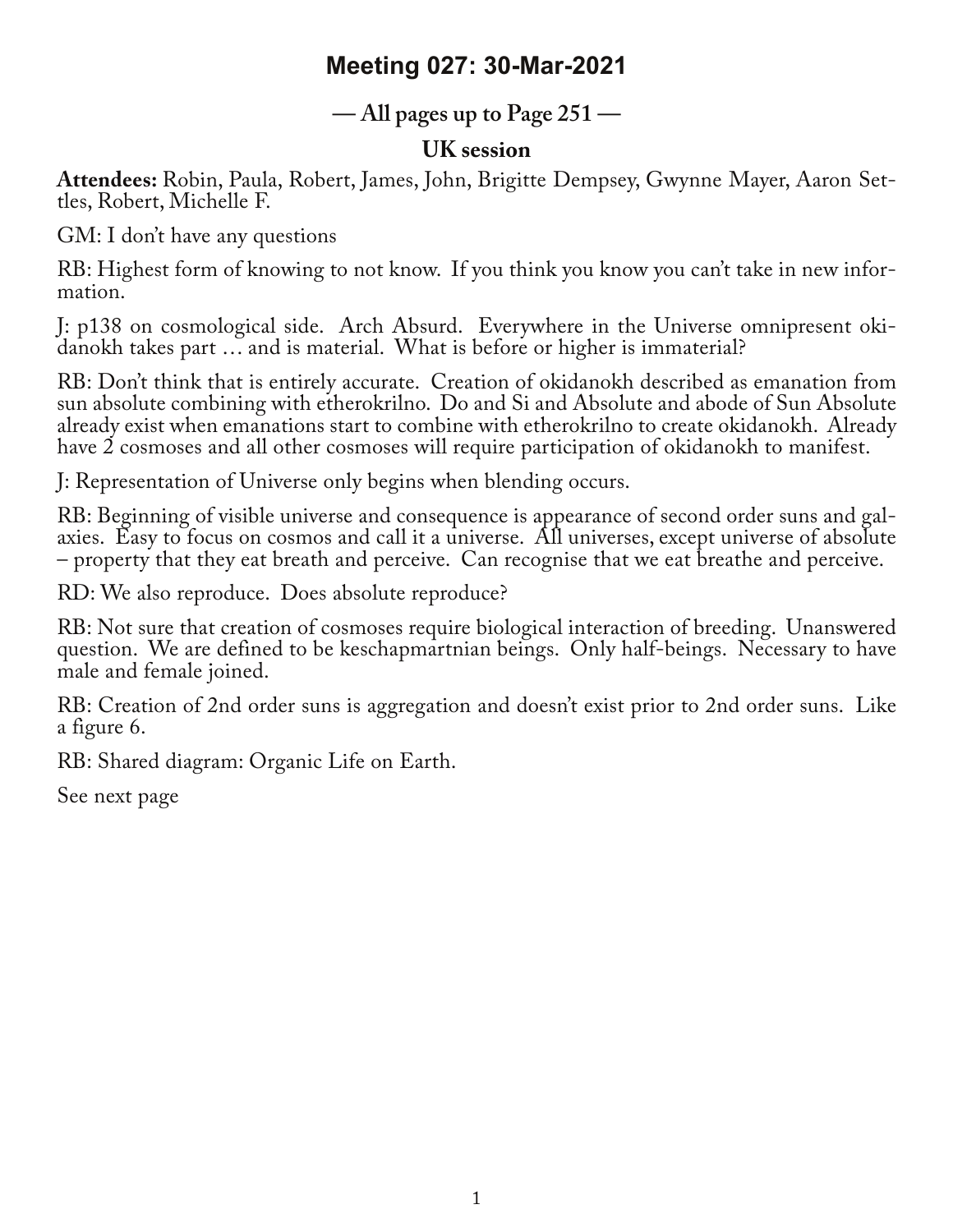

Sun had to exist before galaxy. Egg had to exist before GM could exist.

GM: In this situation – from higher beings to moon at 96, in our flow … like personality, does persona take over in organic life, so higher being energy above that line.

RB: Shared diagram: The Law of Catching Up

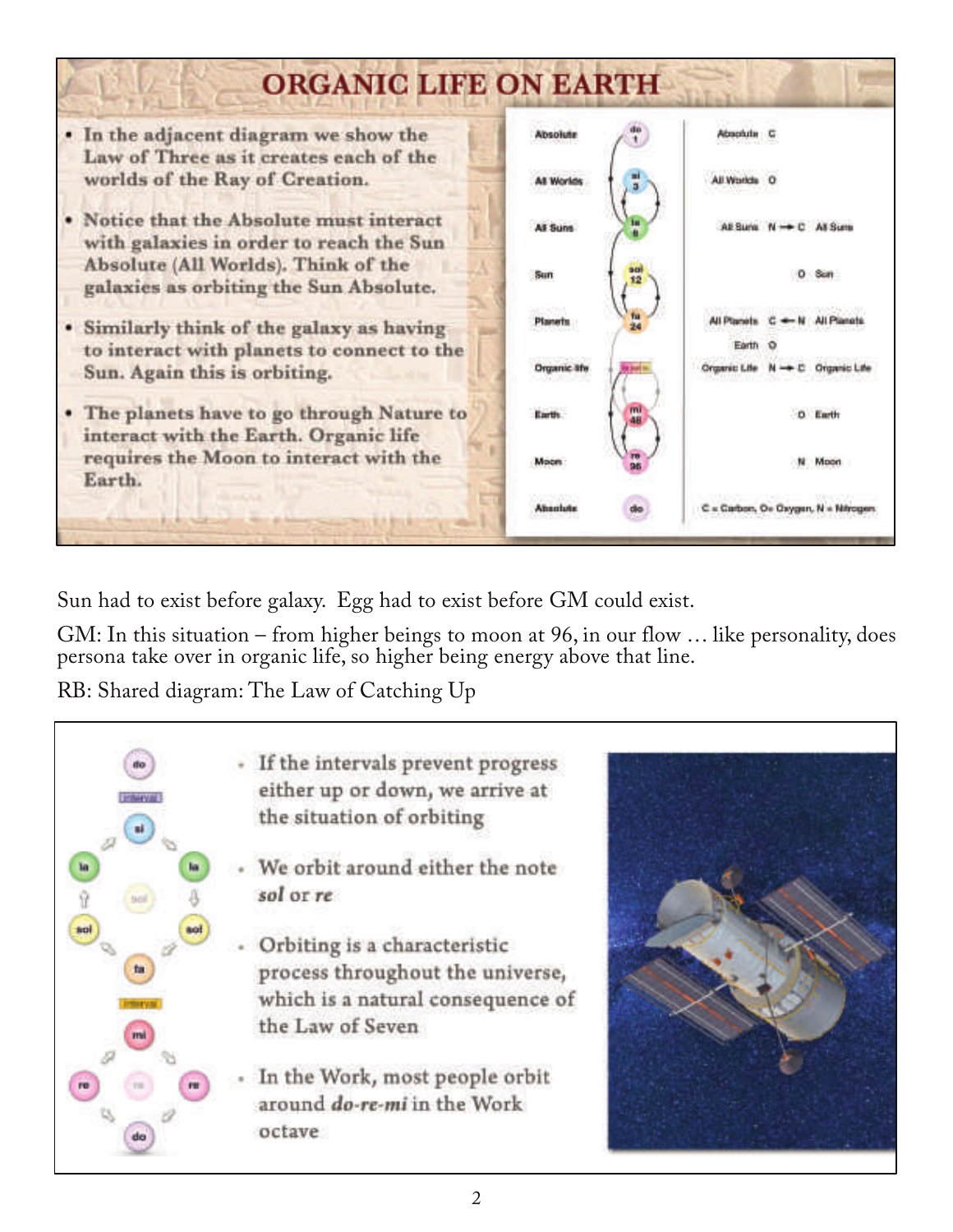Old meaning was not to do with 'running after someone'

GM: Interrupts the understanding when we can't go from Do to Do.

RB: When you don't understand what the words mean?

GM: He is very precise and I'm trying to understand the precision and how they relate to the intervals.

J: As described last time – the process of writing the Tales …

RB: If something gets stuck and can't cross the interval … will descend by combining with something (re-mi-re, la-si-la). Say you have an impulse to get even with someone and each time it comes up you decide to deal with it, but you don't and it just comes up again. To deal with it – found fault in another person and look for that fault in ourselves. In Lord's prayer: forgive us our debts ... That is the way it goes through the interval and if it doesn't it goes in a circle.

#### RD: Law of tomorrow?

RB: Also law of recurrence. Born with critical defects in your essence and go through whole of your life and your being has attracted this life and you don't come in contact with anything that can change your being, so go through same life again … and keep on until something gets worse or better. Not circle, spiral. Can ascend or descend.

GM: Ascending or descending all the time. All about attention and inner/outer … if I start judging myself feel retarded.

J: Pre-dispositions. Someone today at college giving answers out to students and it made me want to get revenge on this guy. This is probably a disposition everyone has. Can be stuck in this octave and if I attach to it will drag me down. Or can observe and recognise it as a mech‐ anism (dog) to boil down and transform.

J: Quote from RB: if you knock out the formatory apparatus there is no communication be‐ tween the centers. Take the formatory apparatus like a parasite. Connected to denying part of intellect. Impressions fall on formatory apparatus first and connects the centers – blond secretary – centers not communicating.

RB: Communication between centers … because we have analogy of horse, carriage and driver – between driver and horse. Hanbledzoin – blood of astral body – blood of body of the horse. Used by intellectual center to communicate with the horse if it knows how to. Language of intellectual center is English.

RD: Vagus nerve?

RB: May be the path through which this passes, don't know. Something we can't see. Will be passing on a substrate and will be of the nervous system.

BD: Exercise that G has called preparing soil. Suggests you sense with one finger and feel with another finger and do repetitive motion with another finger. How do you feel a finger. Maybe to do with hanbledzoin. Wrote to Azizi and he said I should figure out what is wrong with this.

RB: First of all, I don't know how to do that exercise. Think it comes out of Life is Real. Not been instructed on how to do it. If we are looking for how centers influence each other, we<br>know how we can influence our centers. We don't understand what is going on – don't formulate in that way. If I want to influence my moving center, I just tell it what to do. My intellect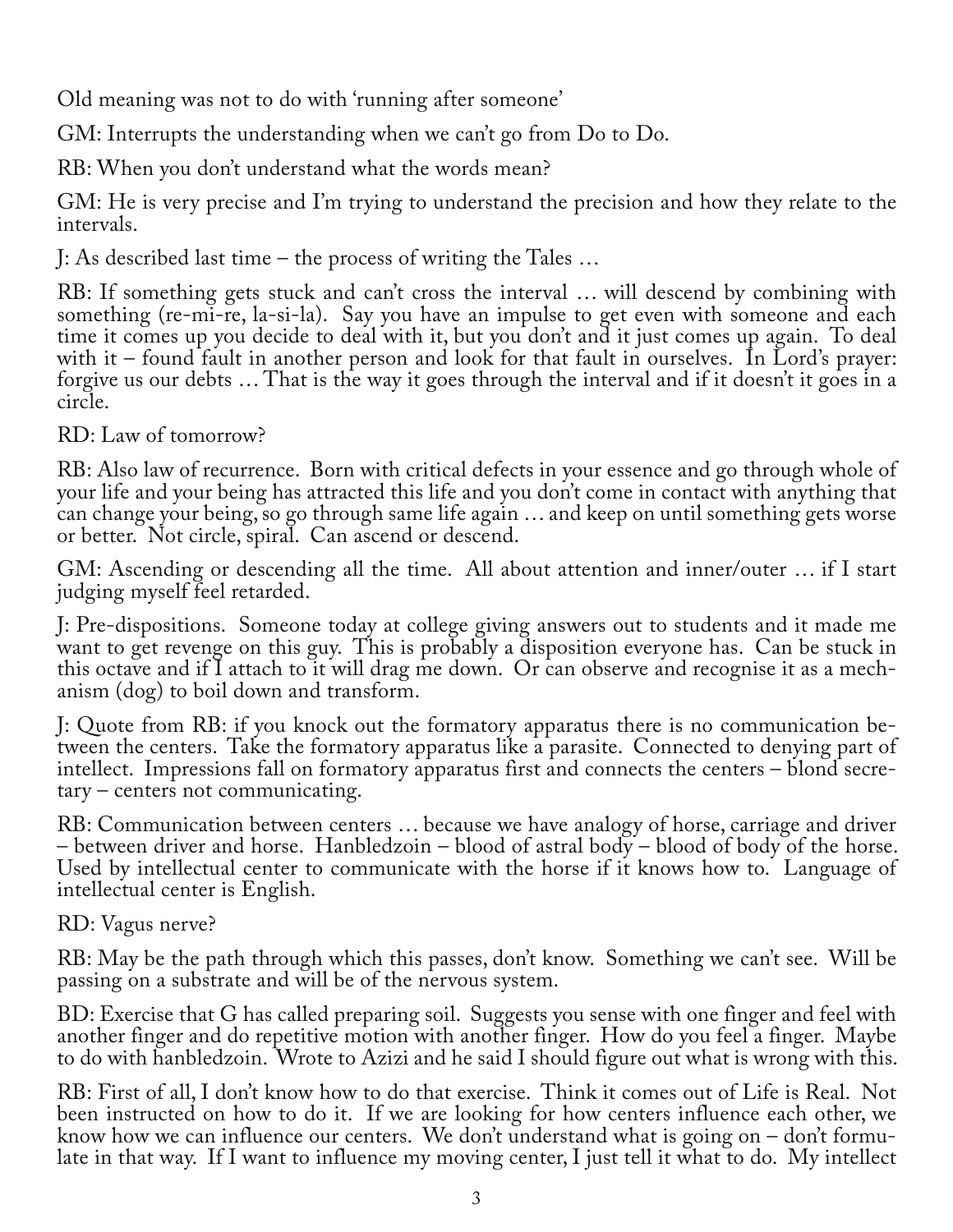decided to put my hand up.

RD: Another thing … find myself thinking I haven't had a cold for ages and next day I have a cold.

RB: Desire for a cup of tea and I have to go and make it. Or I can't be bothered … interesting situation. Created the image of getting up to make tea, but horse has another agenda.

J: Previously talked about views from the Real World. Are you familiar with Early Talks? Re‐ lating to the word 'ether' – connection between master and driver is ether. If you knock out the formatory apparatus there is no communication between the centers. What does that mean?

RB: Responsible for taking impressions and passing them to the centers. Allegory of secretary passing cryptic notes … mixes them up.

GM: People who think they have formatory apparatus and it is imagination. False understanding.

RD: Is it always pejorative.

GM: Definitely mechanical in me.

RD: Need to imagine …

RB: In the work we use the term representation for that reason. I have an important meeting tomorrow and as I go to sleep I worry about it. In the morning I imagine that I am going to put that guy in his place  $\ldots$  and then I go in and the meeting starts and I say it is going correctly … wonderful job. My imagination of the meeting and the meeting itself bear no relation. If I represent the meeting, have intentions of what I want to happen. When you say 'creativity' not imagination. Can use the imagination – if you are going to draw a picture of a beautiful lady, will need to use imagination, but creativity is using all three parts.

RD: In Remarkable Men with sweets and flowers.

RD: Ants … cupid and psyche. Do ants represent machinery of ourselves in our planetary body. Instincts. 2 sets of I's – reptile I's can count up to 5.

RB: We have various centers with various functions and they are analogous to something like a liver or a pair of lungs or a heart or a spleen or a pancreas or kidneys, large intestine, small intestine … have these functions and the way we understand them – what it is they do. May not have a deep understanding, but can find out how they work – specific functions. Lower intellectual center and moving center and emotional center are organs of the body. They are functions.

GM: What does the tail represent?

RB: Reason. Bob-tailed.

GM: Buddha – what his understanding of his tail?

RB: Have a tail in the womb.

GM: In the ethers.

RB: Separable and separate at death.

J: Looisos – second descent – womb comes back. Already an indication that it is a spiritual womb. Indication of second body.

RB: Looisos distinguished by the fact that he/she is an angel because can communicate while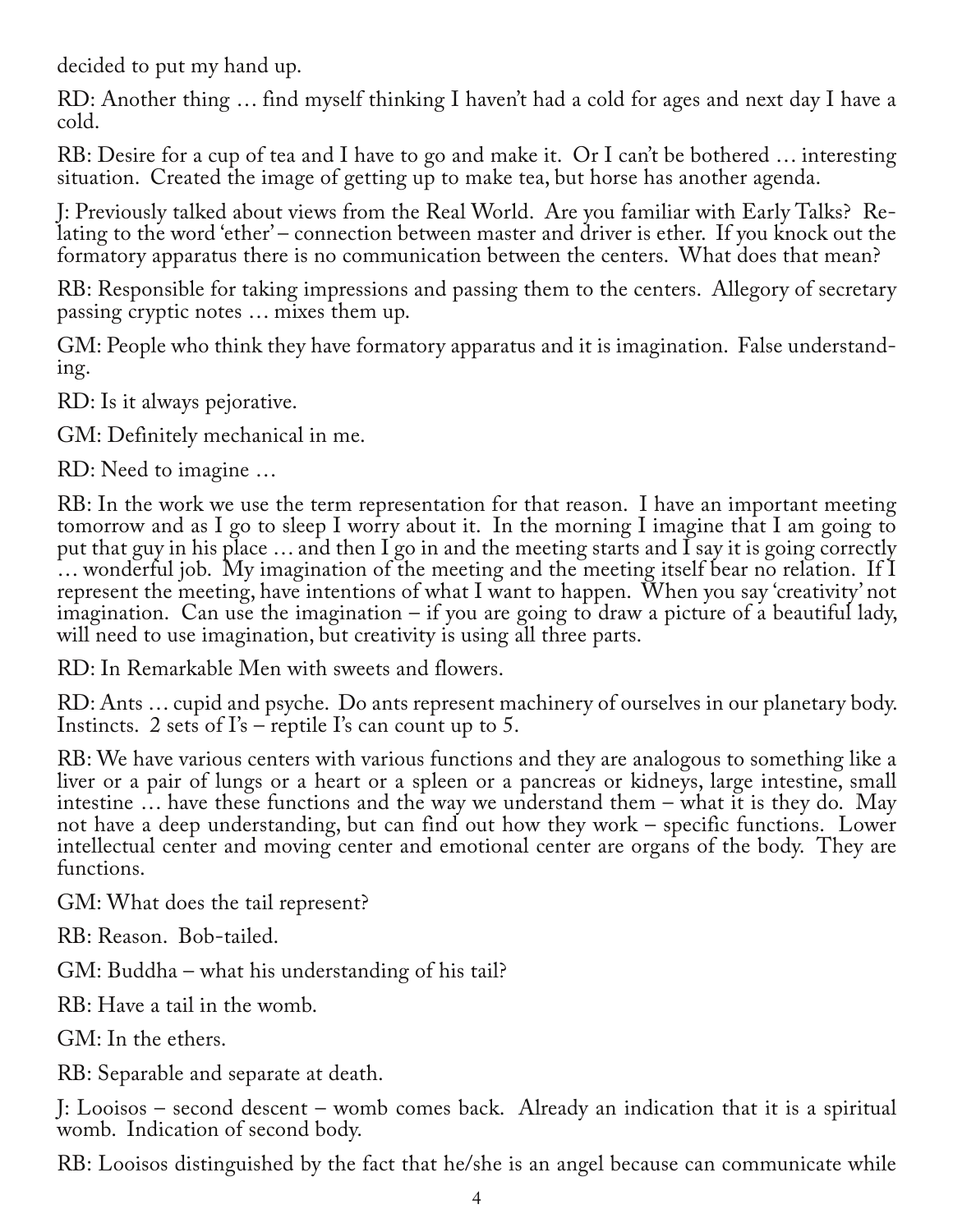in its grasp. Can't communicate after you have been born. Is an archangel. Gets promoted. Not because he did a great job. You got out of the womb and he got promoted.

J: From emotions to intellect?

RB: Lots to unpack in Looisos, Algamatant … not sure who Hariton is, Saint Venoma? Could talk about. These angels determined our life before we were born.

GM: Only half a being. Masculine/feminine – are we androgynous in the womb?

RD: Girls?

RB: Level of hydrogen that is required for Angel is one above what man is.

GM: Still stuck on Buddha. Where are his archangels?

RB: Level of man no.7 – at the level of the Sun.

RB: Shared step diagram.

What it is in the middle circle. What happens when we die  $-$  as soon as the body is no longer living in terms of having coherent organisation, all the symbiotic bacteria start to digest it. When you die, everything at level  $H96$  and above – exist in order to feed the moon  $H96$  goes to the moon and H48 goes to the moon. Energy of personality. When you die your essence peels off and so does your personality.

J: Personality: Arch-preposterous and Hrhaharhtzaha – something that makes the atmosphere disappear. Stripping away the trappings of personality – big creator of atmospheres. Personality creating our atmosphere. Collected state stripping away atmosphere …

RB: H48 on level of formatory center. If you sit down during the day and wonder what you did so far .. completely mechanical – H48 – personality. Worked fine. Various things that happened that interested you – discovered your favourite soccer team had won yesterday. H24 level – like and dislike – affirmation or denial and felt – comes from kesdjan body/emotions/ sub‐ strate of kesdjan body. Angels are H12. One of the things that is the nature of H12 – does not affirm or deny. Sex center works with H12. Sexual activity – does not affirm or deny. Higher emotional center with its conscience – does not affirm or deny. If something occurs and is wrong and higher emotional thinks it is wrong, it feels the pain.

J: Personality creates interests and that creates the atmosphere?

RB: H48 is mechanical part of all personality – emotional, physical and intellectual – do not affirm or deny anything. Emotional part … intellectual center has an emotional part that af‐ firms or denies and moving center can affirm or deny and instinctive center can affirm or deny. Happens at H24. Disappears at H12.

GM: Do higher hydrogens become neutralizing to lower hydrogens?

RB: This is a simple picture. If not would have to have the food diagram and all the activities for all contexts. When I make statement about H12, H24, H48 – something involved in law of 3 and would have to have H6 … involved. Characteristic of H12 neither affirms or denies.

J: Particular part of center that is main producer of atmosphere – emotional?

RB: I would say that.

J: Emotional part of each of the centers can contribute?

BD: How to have an exercise to suck in atmosphere? Substance relating to world around us.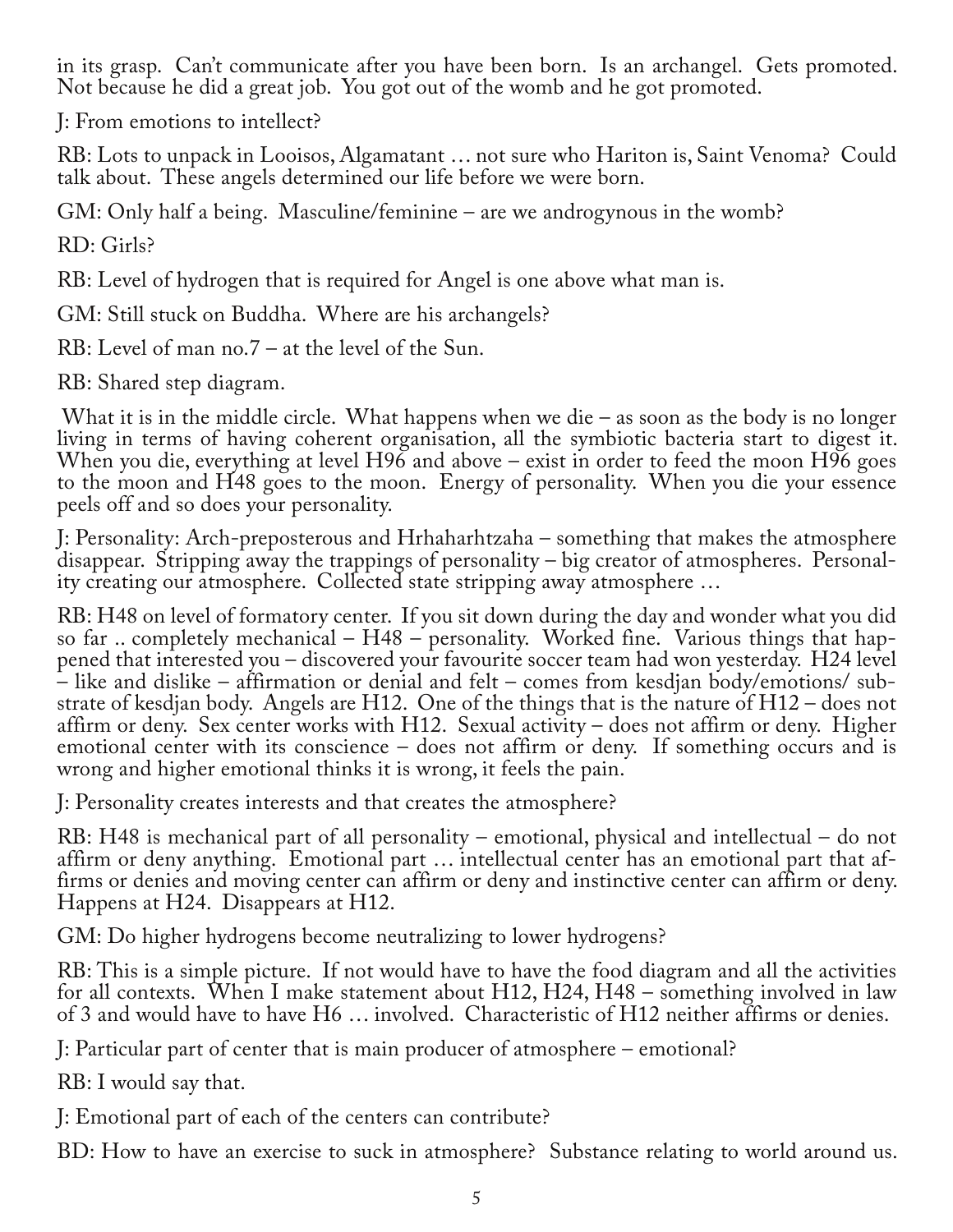Alter relationship to our environment.

GM: Suck it in when you don't react.

J: Dirty emotion that can be created by fictitious consciousness … by observing and not react‐ ing, but doing observation and participation can start to separate from atmosphere being created and get unstuck from trappings of personality …. Clean out that dirty atmosphere.

BD: Don't see it that way at all. Have emotional and mental body and do not conform with physical, extend beyond. Not dirty, each one can be purified.

J: Dirty poor choice of words – mechanical H48

RB: Difficult – think in terms of nouns and everything we are talking about is verbs. Noun is nicely static and easy to think in terms of nouns. Came across statement that word for truth in Sanskrit present participle for verb 'to be'. The ongoing I am being is 'truth'. I am a process that is sometimes given the label 'man'.

J: Atmosphere = 'to atmosphere'

RB: Continually in motion.

BD: Talked about coating the second being body. More like a plasma and a vivifying of some-<br>thing that is in motion. Fluid.

GM: Connects with vivifying of vibrations. Feel or sense vibrations and can have that flow of vibrations descending from higher beings and flowing from our nervous system, state of being in body, can sense when we are constantly trying to grow this higher being body in sense of taking on more vibrations.

J: As Mr G said, God is necessary, devil is necessary. Part of us that has to accept that my formatory apparatus isn't going away. This is a sacrifice of a two-brained animal. Also crystalized consequences – also an animal – have to take care of and manage, not get rid of.

BD: If I can progress can know myself as having these other bodies that hold the animal bodies that are something you work with and understand it. Like you put on clothes in the morning – work with different bodies in that manner. That is how I imagine it.

J: Frequent bickering between psyche – intellectual and emotional. Personality smacking essence and … practical example of that?

RB: Within myself … various times when I have done something foolish and something in me naturally criticises "you idiot, why did you do that?" I use to do presentations and afterwards experienced self-criticism. Not conscious or aware. Important to understand things in relation to connection between normal psyche and essence. When G hypnotised people  $-$  disconnect the two and they have nothing to instruct them, will obey any instruction they are given. Situation with me when I was younger and started looking for ... the Work, there was something that was criticising the whole of life. Would be essence. Worked in exploitative business and couldn't continue doing that and went independent. Think that was essence. This is personal. Noticed something today. I am aware of what is going on and something comes up – news story or something – and a dialog starts up and it's not me, but obviously part of me. If you listen carefully, it disappears, but there are other layers of me. A lot of people will agree that they are highly self-critical, but in reality have a mechanism for criticising themselves.

J: First descent in the enneagram cycle Do and second Mi and Tibet Mi/Fa interval?

RB: Would be a theory to try.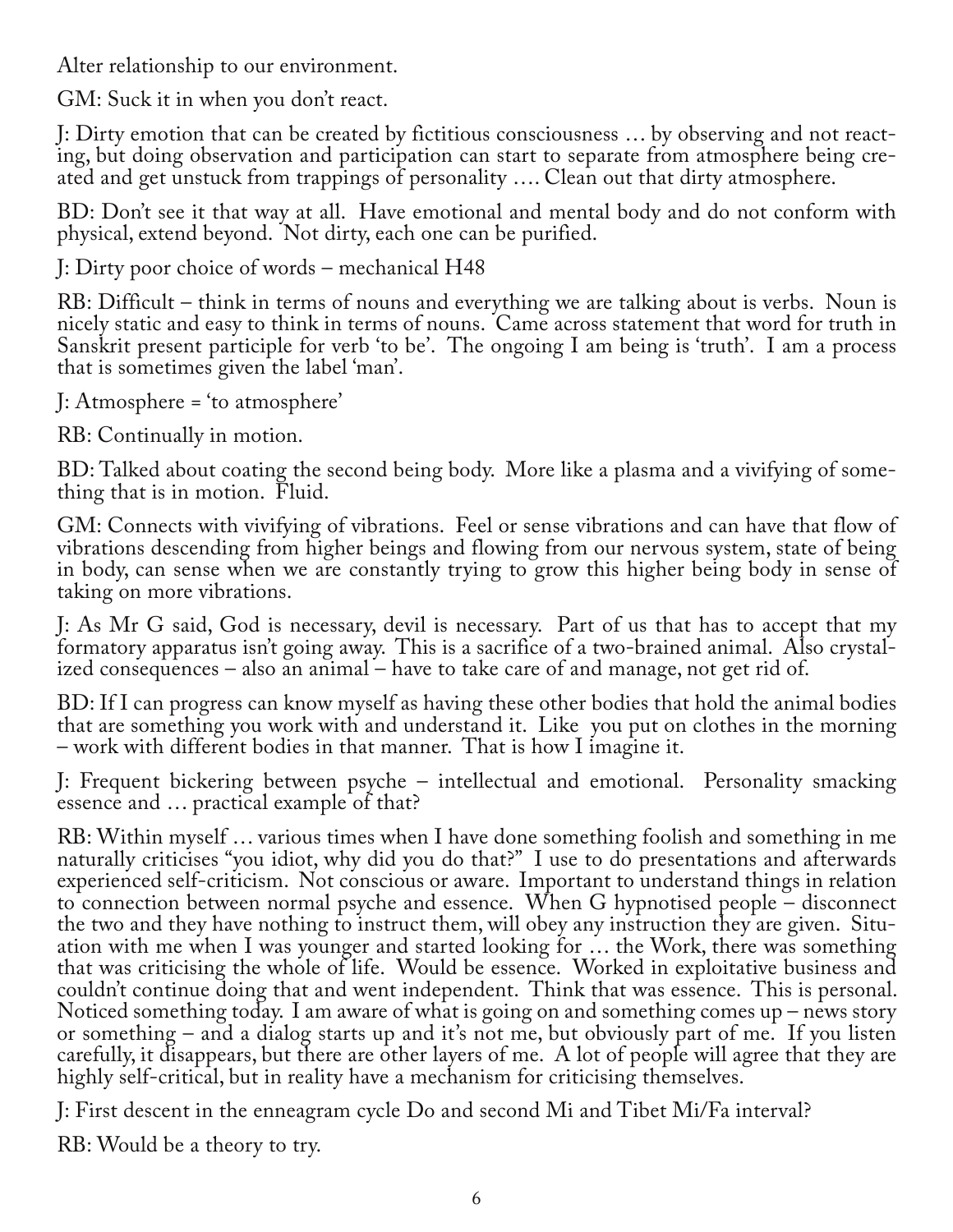GM: What does that mean?

J: Ascending octave and Do passively receiving ideas … Mi/Fa interval – introduction of out‐ side knowledge. Don't know what that external impetus is.

GM: How to tell difference. Put blinders on my horses to not get distracted. Have a tendency to get distracted between Mi and Fa. Do was not set intentionally to be finished. My Do, my aim, I have to know that I can finish it for that day.

RB: When we talk about an octave, need to add 'ascending' or 'descending'. Otherwise will be topsy-turvy.

GM: Setting aim in morning – how does that work?

RB: Simple test for whether an octave you are involved in is ascending or descending. Did this octave start with a conception? If it is going to turn into something material, lower Do is ma‐ terial. If you decide to make a desk out of wood, you are in a descending octave.

RB: Ascending octave begins with an intention. "I am going to learn how to play chess" No idea how to move the pieces and need someone to help me. At the end I am a master playing with the best people in the world and winning ... That is the end of that octave.

J: At the end of the octave you can sense your body like the best of them.

RD: For you in this meeting could be ascending for you and descending for us?

RB: The meeting itself is a thing. The concept of the meeting  $-2$  dynamics going on. 1 dynamic is a descending octave and you behave in a particular way and participate and fulfil your role. My intention with this meeting is to learn from this meeting and a dynamic that is going in a different direction. Have to think of it as an enneagram. Octaves simplify it – 8 notes up or down – not what happens. What happens is that even if only an ascending octave wouldn't go Do Re Mi, would go Do and Re, Re and Mi … until all the notes playing at same time. Only can be if it is an enneagram. Inner circulation and don't only influence notes above and below. Look at the life of somebody … born in lowly position and became a Saint … various sub‐ stances raised and raised and participated in the life of the human being and by the time he died regarded as an extraordinary individual. Did he also excrete and urinate and behave in certain ways and cry and have tears of joy … when we talk about him as a Saint we consider the things he excreted that make him remarkable, but not the other octaves.

GM: Multi-dimensional – different levels. Access those dimensions. Still married to these people in some universe …

J: Hydrogen 3?

RB: in original step diagram, but there is a H3

 $J: H1$  for us?

RB: All of them are models, mathematical, clay. Has to be a Hydrogen 1. Hydrogen 1 is subject to only one law – law of its existence. At Sun Absolute has 3 laws. H3 belongs to Sun Absolute. Ouspensky uses different forces H1,2,3 and adds them up to H6.

RD: Is Theomertmalogos H1?

RB: Emanation of Sun Absolute, so possible it has 3 aspects, so might need to think of as H3 if we are trying to model it. Rule with the atom is that it means indivisible. H3 is made of 3 H1s…. H96 made up of 96.

J: H6 highest level a 3 brained being can transform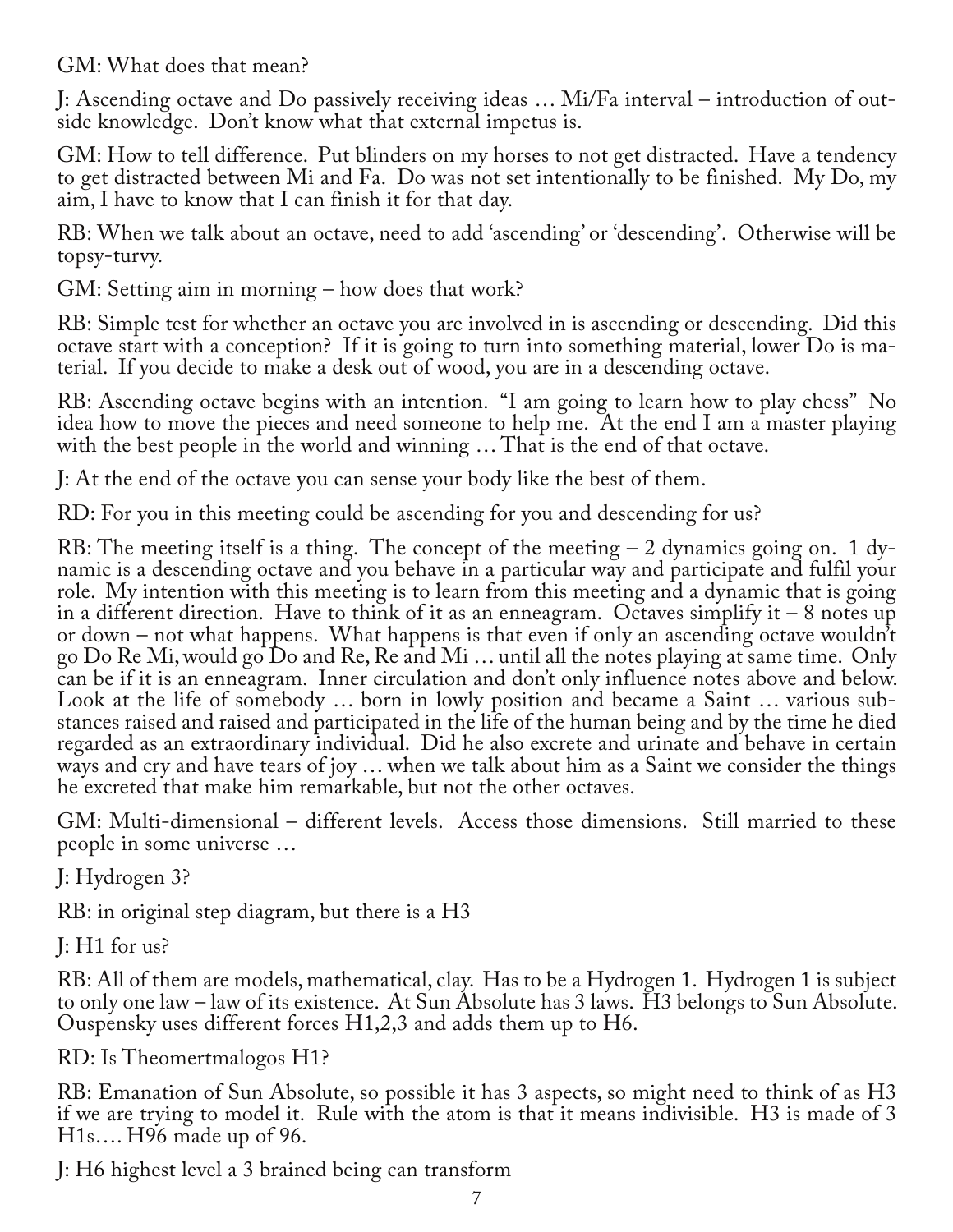RB: H3 comes from outside and H6 cannot manifest without H3. Sol12, La6. So some H3 that contacts a human being.

J: Sol6 if we are in a certain state could be aware. But cannot experience La2

RB: Sol12, La6. Certain things that were never said. It is necessary – a certain amount of H6 and H12 necessary for the body to continue to live. If you take away higher emotional and higher intellectual you have dead human being. But don't operate because intervals prevent them combining with something … but can experience those states. All these mechanical peo‐ ple being accidentally kept alive by shocks that keep the higher centers fed.

RB: Doing things for the Work … another book on G's Hydrogens. Need to discuss the food diagram and the creation in detail. Lots of material and will go into the book.

GM: Could collate those materials …

RB: The book writes itself. Put a structure up and then start to fill the structure and start in one direction and then realise. When I started writing G's Hydrogens, had no idea what I would discover. Started with the first chapter... knew from being in groups and asking questions in a humble way – to explain the octave, for instance. Became clear that they didn't know and would ask someone else. Point when I was at a group in Austin and someone came from the Foundation and I asked him and asked him a question about the Tales and he knew noth‐ ing. So learned that nobody knows and daren't ask. At another meeting where 2 guests from CA and someone asking question about how to understand G's Tales. Answer was only necessary to hear it being read out!

GM: How many of those running the Work!

RB: Highest form of knowing is to not know. All behave in this way. No normal individual can understand the Tales on its own.

J: p341 of Early Talks, explains Trentroodianos. Mixture of 2 substances and formation of at‐ mosphere from emanations.

RD: Risk of reading it – could turn from a verb into a noun.

RB: Believe that G was correct. Going through the process of reading this book will raise your level. As defeating to the formatory center as could be. Take apart and explain simply, but don't think that would break it. Think he had in mind it would be impossible to break like that. Can break Gospels like that.

Gm: Interweave everything with everything else.

RD: Platinum is Spanish for Silver.

RB: G said he is changing our associations …

# **US Session**

Attendees: Robin, Paula, James, Sandra Whitmore, Stephen Frantz, Bobbie, Ronald Jones, Jeff Tripodi, James O'Donnell, Anne Little, John Amaral

SF: Question magnetised me most is about kundabuffer and its nature. Practices to overcome its affects. Nature and precise effect it has on me. Intensified by last reading – section on p250 about kundabuffer and kundalini and Indian philosophy.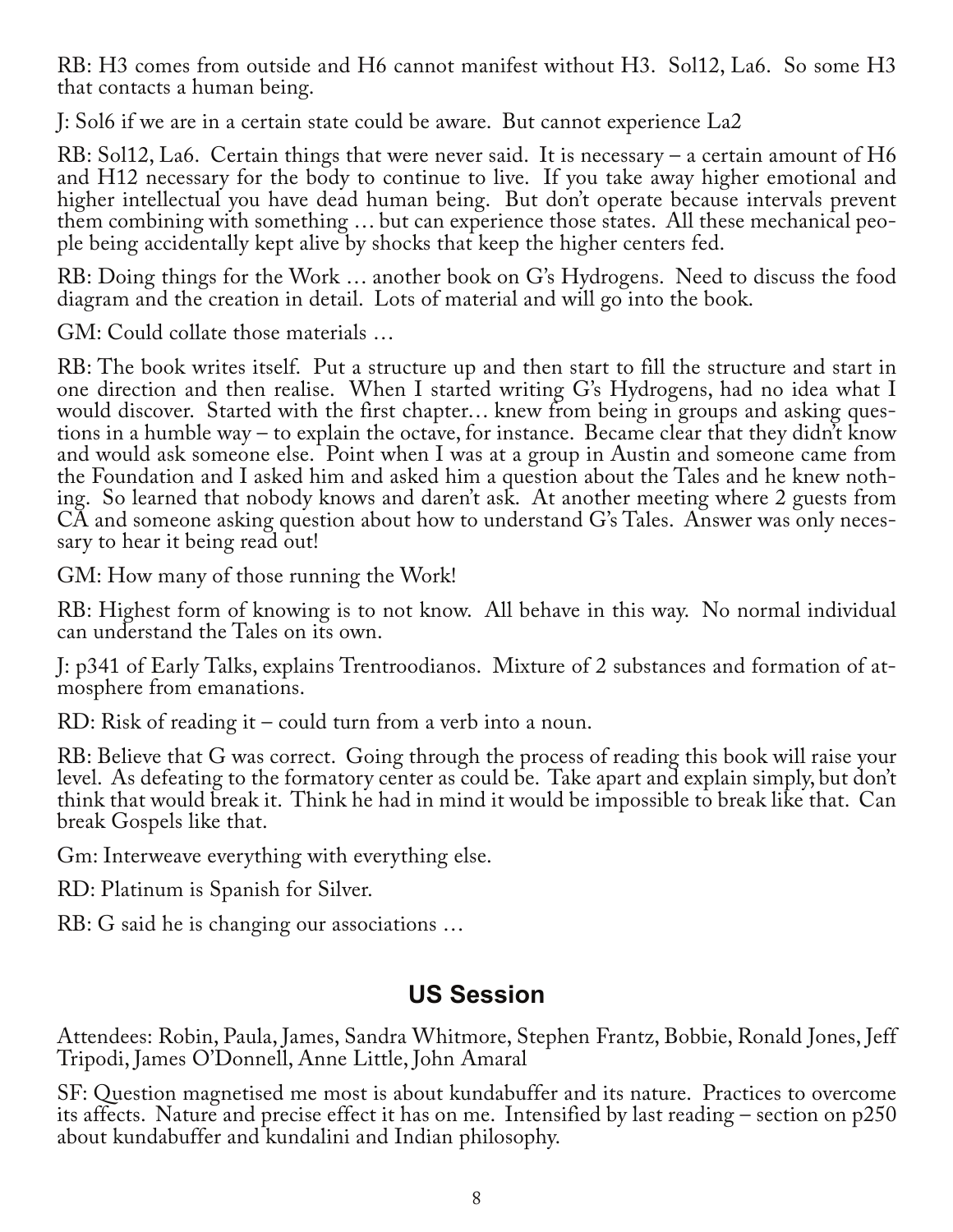- 1) Relationship of kundabuffer to sexual energy
- 2) What does it mean that 2nd half of word buffer means reflection?

We have a tail – nature of spinal cord: cauda equina extend below the vertebra until the bones cover those nerves. In kundalini yoga says this kunda is a form of energy represented as a pyramid. Sexual energy in cauda equina.

Gopi Krishna – awakening of kundalini. Cultivation of sexual energy practiced in Taoist tradi‐ tion. Awakening of divine … flow inward and upward.

Not sure what kundabuffer has to do with that. Unless we give ourselves shocks, H12 only created by automatic processes. Limited amount of that energy. If you could raise the level of energy – how does it crystalise higher bodies. Kundalini yoga hedonism masquerading as spiritual evolution. Same as crystalising higher bodies?

Reflection? Ouspensky likens to 2 railway cars? Energy being reflected back on the moving car. Origin of the word buffer, related to the word shine, polish, to make more reflective. Organ that reflects back to us in some way – looking in mirror when we think we are looking through glass.

RB: Reading from ISOM, Ch11. Gurdjieff: in so called occult literature you have probably met with so called kundalini … power of imagination, fantasy, takes place of a real function … keeps man in hypnotic state … man can awaken … falls asleep again.

From G's Early Talks: Following question about the moon. The moon is man's big enemy. Kundabuffer is the moon's sheep on Earth …

Chicago 1924: Kundabuffer at base of spine prevents us seeing things as they are …

Pre-institute lecture.

Nothing in this that indicates that kundabuffer was placed anywhere but in us when we were in the womb.

SW: I think part of that lecture is in the last 50 pages of The Tales.

RB: Two Rivers, Horse, Carriage, Driver and I think he covers that also. Tells us things he wants us to understand in plain language.

SW: Buffers have anything to do with buffers in the intervals of the octaves?

RB: So far in The Tales, in respect of his criticism of man he mentions only 2 things: the con‐ sequences of the properties of the organ kundabuffer and abnormal conditions created by them themselves. General criticisms of man. One not really his fault, because implanted in the womb and later removed, but habit it engenders at 7 or 8 days proceeds by momentum. General criticism of someone did something smart and mankind trashed it … again. Abnormal condi‐ tions … created by them themselves.

SW: In Tikliamish, Pearl-land and wiseacring into something not intended. We are 3rd gener‐ ation – in the danger zone.

RB: We are in The Work and have a set of psychological knowledge that people rarely have. When we see things appearing in cycle of information in the media, experienced by millions of people, they will repeat it. That is all they are capable of. No critical reason, nor proper operation of emotional center. People in the Work can do nothing about that. Can't expect mankind to be different. In Ukraine war – everyone is really interested in it. When Russia drove into Chechnya and destroyed Grozny, nobody interested. When Russians destroyed Aleppo, was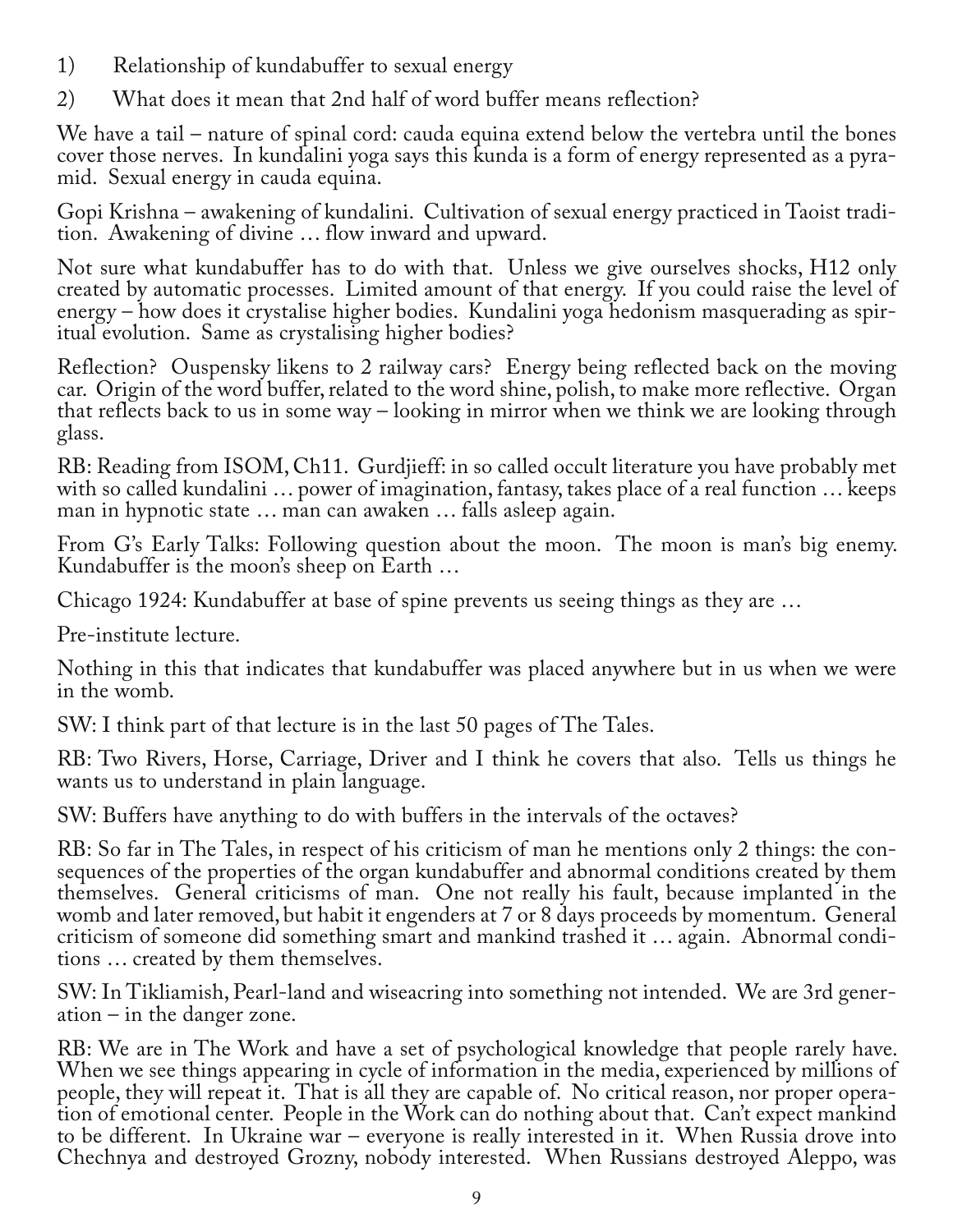there huge outcry. Azerbaijan? Nobody cared. Possibly astrological. Ukraine guys good, Rus‐ sian bad. May be correct. Ukrainians are same stock and same people fought off the Nazis.

RM: 3 ways the spaceships operate. Reflecting on several things. What is the significance of them. One based on duality. One duality with a battery and destroying atmosphere ahead of itself. Another …

First I thought like and dislike. Operate on yes and no and simply duality. Perhaps good and evil, right and wrong.

SW: Stephen gave a good explanation a couple of weeks ago.

SF: Haven't got much farther. First impression of spaceships was what typifies fourth way is using perturbations and conflict as a form of food. One had to create a void in order to move ahead – like moving to the forest to escape the city and the other to use the turbulence of the city.

RB: Way I model is why do we need spaceships at all?

RM: Going from one being less able to manoeuvre and a way of making a metaphor.

RB: Allegorical. Move between planets. Mars to Earth. Being in one state and going to another state. Appears to be that there isn't any problem going from one state to another except when you encounter atmospheres. Can use law of falling and go from one state into next state. Because of the atmospheres energy needed to go from one state to another. What is being described – Saint Venoma has to do with self-remembering and Hariton transformation of negative emotion.

SF: Would be reinforced by Buddha – go to monastery to avoid negative emotions, but in reality need to transform them.

RM: 3 cities to end animal sacrifice. First about emotions – mention of conscience and sacrifice of … other human beings, not able to love those around us. 2nd makes references to thinking and the 3rd to sensation.

SW: Tikliamish intellectual center. Maralpleicie – moral place, emotional. Physical center is pearl-land. Mouse in Russian – to do with Tikliamish in Russian, how we react to a mouse running across our blanket.

RM: Could be intellectual or emotional, to do with our wrong reactions to things when we are afraid of a mouse when we should be afraid of our death.

SW: All centers have to work together. Have emotions in intellectual center …

BP: All 3 of these places result of suppression of emotional center. Substances that we use to deaden our emotions.

RB: Korkalai is capital of Tikliamish. Kor means blind in Armenian and kal to good or beauty. Blind of beauty. Tries to appeal to reason of inhabitants of Korkalai, because they are intellec‐ tuals. Tikliamish sacrificing 3 brained beings and only intellectual center can exist in man. Maralpleicie – concerned with 2 brained and 1 brained beings. In Pearl-land based on oysters, one brained beings. In nature of formatory mind to make things equal to that … doesn't have to think about differences between things. Reason and proper action of intellect is to make comparisons and measurement. First act of rationality and higher emotional center higher gradation of reason because doesn't care about boundaries. If you ar e looking for the behaviour that is mechanical in any of the centers, you are dealing with formatory apparatus which sits on top of mechanical part of intellectual and also strong connections with mechanical part of emo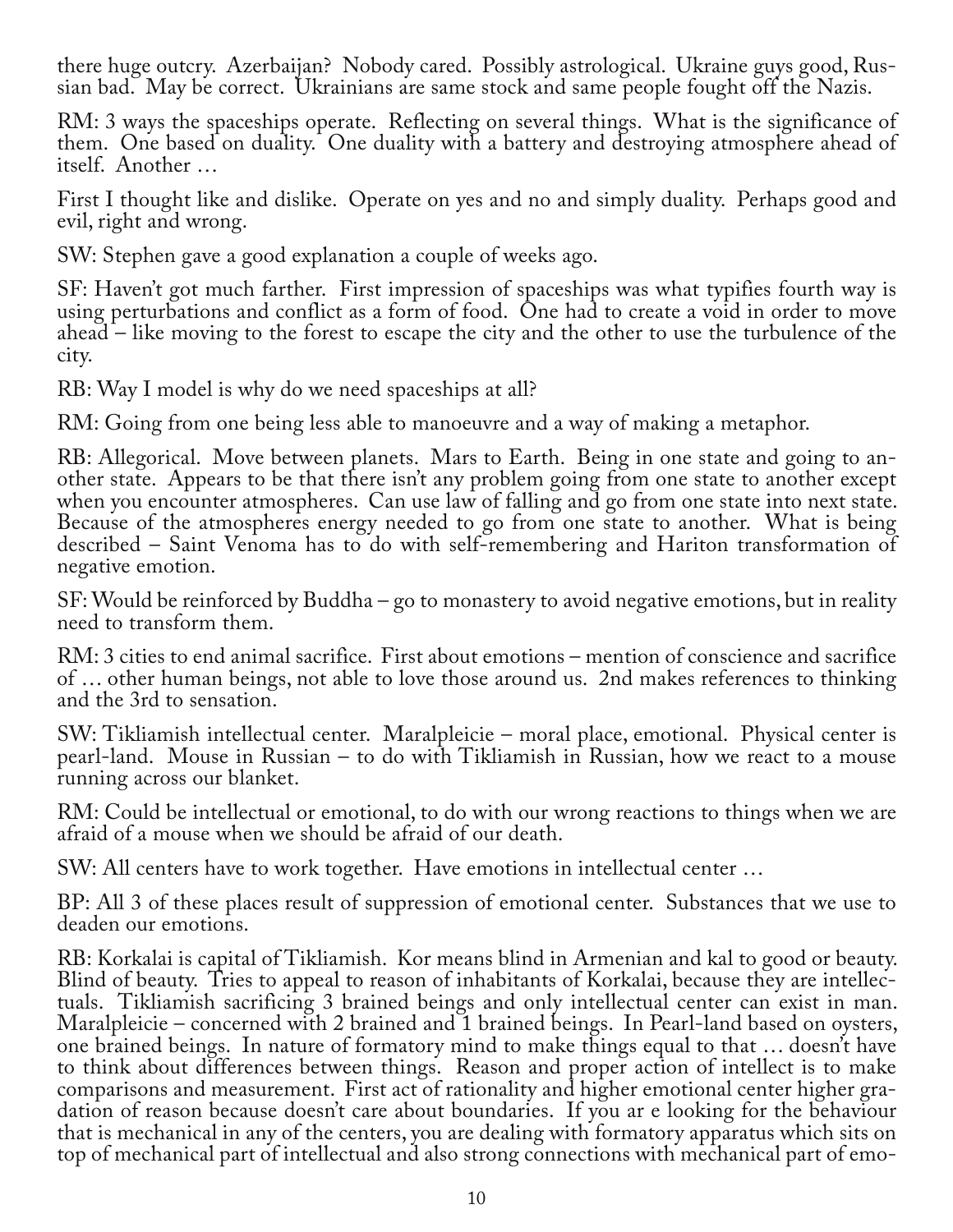tional and moving. All mechanical, no necessity for presence at all. Doesn't include concept of affirming or denying – it is a robot. The fantasy that AI is going to overtake the world don't understand that software is a very obedient  $\log -$  that is all it is. Marry up with what nervous system is doing to the point of formatory apparatus taking in impressions.

SW: Don't think of impressions being ingested mechanically. When sitting can separate out ingestion of food, breath and impressions. Comes under self-remembering and self-observation. All goes on in purview of formatory apparatus.

RB: Formatory apparatus is a miracle – astounding if it worked perfectly. One of the things we are looking to do in the Work is to replace them with better habits. Not going to replace them with consciousness. You could never have taken part in this meeting until you were about 15 or 16 years old, because you didn't have the formatory mechanisms that would allow you to understand the meaning of what was said. At the age of 2 wouldn't have understood any of the words. At age of 0 or 1 month, wouldn't be able t break up the words – noise. The Formatory apparatus builds up and allows you to behave like a (sophisticated) human being. You are un‐ derstanding the words I am saying and translating to the different pronunciation of what I am saying. Already know how to decode what I say. When you find someone who has an extraordinary talent – only 20-30 people that good – started very young and repeated over and over and had someone to correct any errors. Sportsman play sport with formatory apparatus!

SW: How closely tied to personality. Not related to essence?

RB: Question is what is personality?

SW: Essence your own. Personality is not your own.

RB: Personality theorises. Essence thinks.

JT: Talked about Shakespeare plays being solar plays. To what extent should we be looking at the descents and the characters as different processes occurring in G himself, or in human be‐ ings in general?

RB: Good. What we must be doing is to try and view that particular allegory. Try and put everything into 'what does this look like if it is an inner process?' Begin with Beelzebub and notice that he is not that skilled in the beginning. Sees the comet collide with planet Earth and thinks that is odd and watches while 3 brained beings come into existence on that planet. Necessary for whole of nature to do their thing for this ... Sitting on Mars with Teskooano and not particularly concerned until one of his tribe goes to Earth, visits Atlantis and makes a mess. Noticed that Beelzebub doesn't solve that problem. Elders of his tribe solve that problem. He hasn't reached that level … This is the first act for people in the Work. All this information about the psychological nature of man – manifesting through essence  $-I$  can fix this will make a deal with what makes personality. Will visit Appolis and say don't do it that way, do it this way. And Appolis bets it won't work well. Reminded me of first efforts in the Work. Give me 6 months and I'll be conscious … been formed wrong, terrible education … just fix myself. Next time he comes down, going to Tikliamish to stop sacrifice of 1, 2 and 3 brained beings and has risen to the level where he is capable of addressing on his own. Elders busy having bbq on Saturn. Archangels say to fix that and he just gets on his ship Occasion – goes to Tikliamish and will reason with them. Something happening with Beelzebub as he becomes more capable … gets beatified and gets an extraordinary set of antlers. We watch the motion of Hassein and to us and attaches Hassein to these 3 brained beings of the planet Earth who have taken your fancy. Is it true that they have actually taken our fancy? Are those responses from Hassein those that we would have as things are revealed about the 3 brained beings on the planet Earth. Richard cracked the code of Ahoon – old Beelzebub, remnants of his personality. Essence in Hassein, physical body and personality in Ahoon and Reason in Beelzebub. Relationship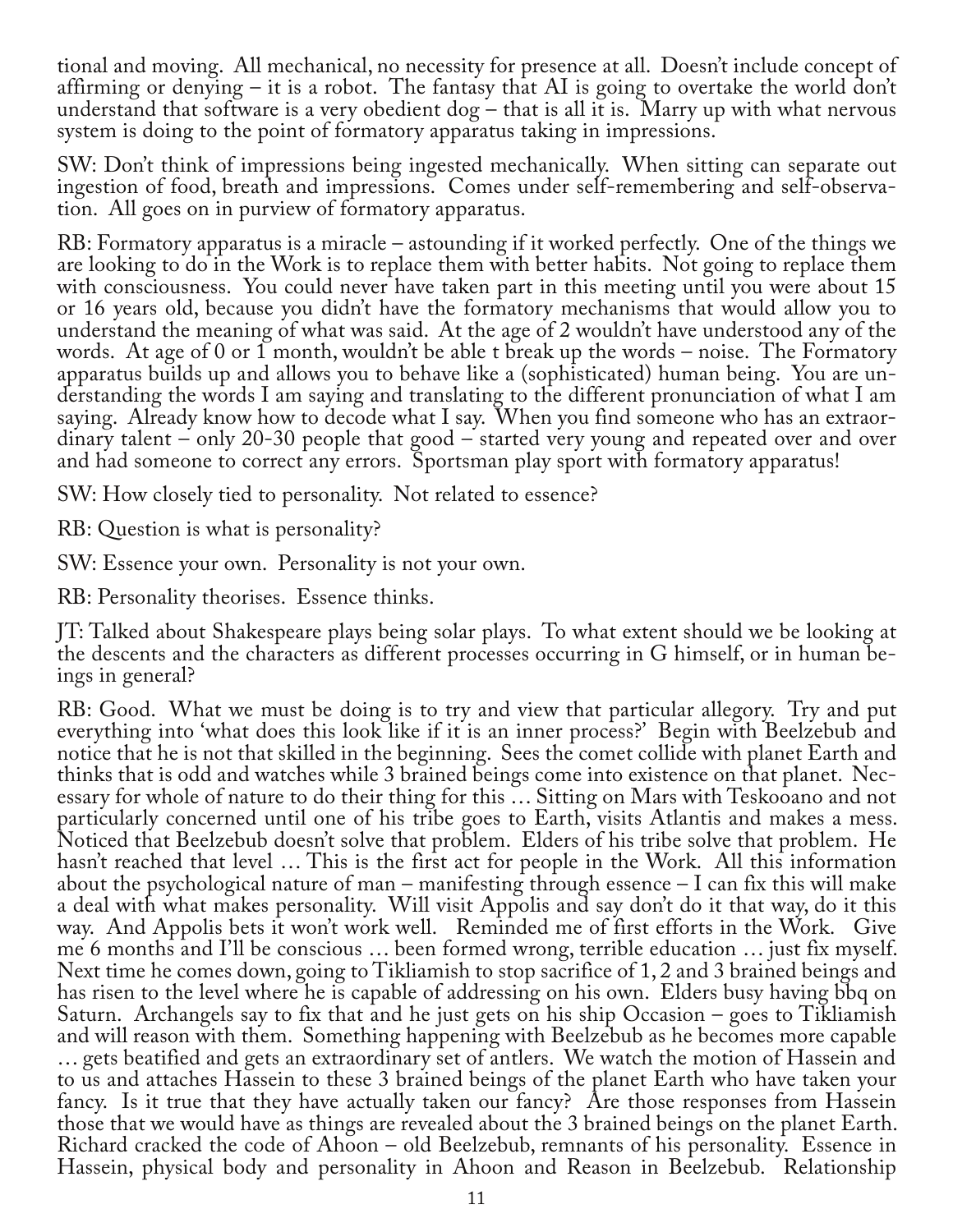changes as we go through the book. 2 seem to get wiser and more capable.

JT: Is G describing his own life and experiences and how he progressed and was able to reach that level? Autobiography?

RB: Suspect it is.

RM: Got into a state when reviewing – each chapter represented my own progress through life. What makes up my psyche. What were my grandmother's injunctions. What made me peculiar. Law of Falling – what I began to realise as a child – night falls, summer ends, I fall, things break. Could put myself into each of the chapters. Then got too embarrassing to think about. When he was describing the people tunnelling the moon and working very hard. Like Pogossian's description. If autobiographical, no doubt parallels between Tales and Meetings.

SW: Think there is more to it than that. Concept of a particle of the absolute that goes into the universe and lands in all these places. And G's view of fate. Predetermination. Some people get theirs and some people don't. He achieved the fate of his essence, which was a particle, coated to a high degree. It is Gurdjieff, but more than G and higher reaching down to the lower. Particle and Fate two good topics.

RB: From the PoV of the particle, distinct different between story told in ISOM and in Beelzebub. Substance Okidanokh not mentioned and not used as an explanation in ISOM as far as I can tell. Full story of objective sciences not given in ISOM, only part. Have the idea described in the Arch Absurd and Arch Preposterous, that the absolute at the time of the creation, which incidentally is now – ongoing event, not one that ended – don't use present continuous in our language. There in Hebrew. Statement in Genesis: God said let there be light … in Hebrew: Be light and be light. Indicates a continuing thing. Issuing of Theomertmalogos from Sun Absolute. At that point the act of issuing that creates particles from etherokrilno … given name of okidanokh, varies in level of vibration and a particle in everything that exists. Didn't know that until we had to cover those chapters. I deduced from the words of those chapters – what they seem to say. Cosmic unit, something that is alive, instantiation involves participation of a particle of the absolute vibrating at a specific level and when it dies, 3 parts combine into okidanokh, waiting for some other cosmic unit to join with.

RM: Arch preposterous about falling in love and wanting to recombing with something or other.

RB: Some of it was a discussion of how the inner world works in respect of everything repre‐ senting one world – key phrase. Sitting here now experiencing our own personal existence. We have everything representing one world being served up to us by sounds coming into our ears<br>and light into our eyes, sensations, odours, taste, proprioception – weight of our body ... everything representing one world. Diving suits were a thought experiment to try to explain how we perceive the world. Gornahoor Harharkh is the intellectual center which makes models – comes from Saturn, intellectual planet in astrology. Gornahoor means mister and if I remember correctly there are no other people in The Tales, apart from Mister God … Mister Bellybutton? Mister comes from master, as in someone who has mastered something. Individual who invents that you can make gold out of anything. Refers to as a terrible misguiding lie, but in Arch Preposterous tells you how to do it! Full of contradictions. Has a go at Tolstoy – writing a new gospel. G writing a book that he wants to become a gospel. Gets exiled – contrast with member of tribe who tells king how to run country. Have to see them in ourselves. When dodo I do this? Tell somebody how to run something, intervene and make a mess?

RM: Religion of King Konuzion not that dissimilar from the model of Beelzebub.

RB: Beelzebub goes and lies – because people stop animal sacrifice … Jains even wearing veils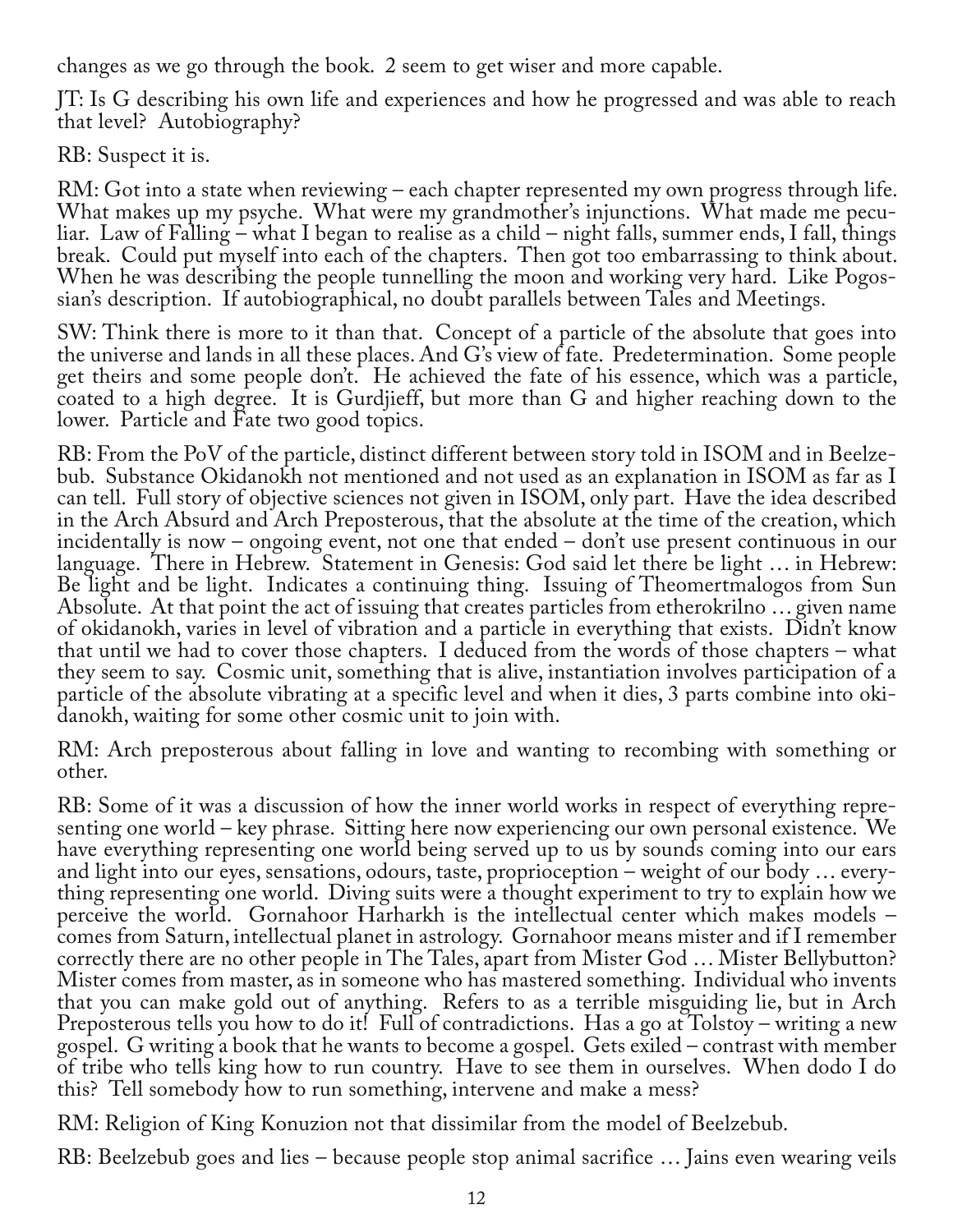… representing himself as having satisfied the task and all he has done is tell people lies.

SF: Why is the end of animal sacrifice his priority rather than delusions that people have. Told to by his superiors, or meaning to animal sacrifice that I haven't grasped – first consideration before anything can be done?

RM: Any living thing under a microscope – want to live. Significance of one-brained beings and sensing and feeling on that level. Everything alive wants to live and yet we forget that we are going t die and live as if we will live forever.

SW: Ambiguity, paradox. Everything wants to live and we want to eat them. Trogoautoegocrat. Mystery that carries us all the way through it. Never going to know all the answers. My 2 favourite words.

SF: Nature is not your pall – trying to suck your energy for the Trogoautoegocrat.

RB: Put yourself in G's position. If you assume he understood all this. Mankind in the 1920 era and he is going to try to change its mind about everything – God, nature, psychology, role of man …

SF: Also charts G's own spiritual journey … visit to India and remarks about Kundalini and from ISOM. One of the places where he went to search for the truth and it was all disappoint‐ ing.

RM: Parallel with our search?

JA: Like to suggest that G doesn't trash everything. In Meetings there is a chapter where he talks about death of sister, table turning and hysteria just hysteria. Time when G was investi‐ gating, Freud was new and have more cults and hypnosis and probably Gurdjieffian thought into Western society. Perspectives – one perspective on table-turning, that it actually works. Teaching that there is something to be had in multiple perspectives.

SW: Not so much trashing, but pointing out that we wiseacre them.

RJ: Strong theme through the Tales that there was purity originally, btu deteriorate. Even squatting over a fire to get rid of body lice. Assumption that we are on the shoulders of those who came before when people were smarter than we are.

RJ: Kundabuffer and Buddhism. Statements p 239 – explained how process of existence should be … and p241 best means … through intentional suffering. Buddha said the same thing, but in 2 generations was wiseacred away.

SF: Been reading The New Man. Talked a lot about wiseacring and Nicoll talks about the fact that the disciples fell asleep almost immediately… impossible for pure intended teaching to survive. Have to receive teaching in state of wakefulness. Think you have got it, but not awake when you are hearing it. May be raising sexual energy up to their brains, but doing in sleep, so not getting results. Why so obsessed with kundabuffer … still asleep and nothing I can do. Hypnosis is a fascinating problem.

RM: Relationship between kundabuffer and idea that Earth struck by comet and broke of Moon and Anulios and don't understand what that represents. Just another way of talking about the consequences of kundabuffer or precedes kundabuffer.

RB: Technically it precedes kundabuffer. Requires the committee of archangels to get involved before you have kundabuffer.

RM: Kundabuffer is a metaphor in the first place. Point in history when angels implanted something and then removed it.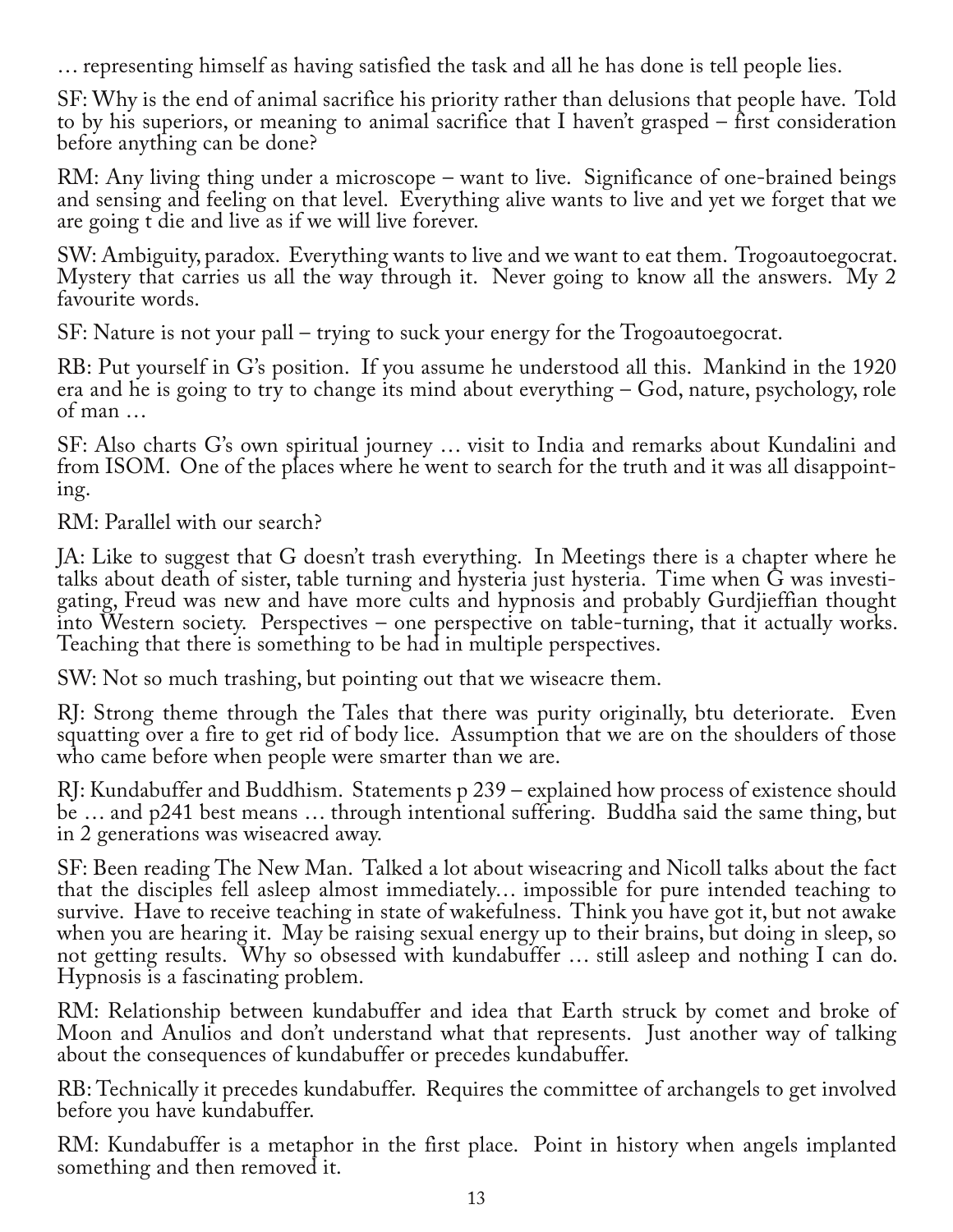RB: If you read the lectures in G's early talks, kundabuffer was introjected into you when you were in the womb. Helps because if you take him at his word, don't need to be concerned with what the Tales is saying. Age of 7/8 days an organ was implanted by mother's womb, Looisos.

SW: Fate, types, essence, astrology, planetary influences, will … Inclined to accept and believe G's connections? Stuck on observation of mechanical state and repeated behaviours? Stuck on the golden rule? Stuck on personal salvation – don't let me go to feed the moon. If real I have to come to terms with that. What I have been thinking about.

JA: Isn't navigating this G's aim to help us make personal decisions about what is real and what isn't. Come to tech that when it rains the streets get wet. All about hypnosis also? Finding a way out of the trap of the human condition and natural function of hypnosis related to 3 brained beings.

SW: Afraid of getting hung up in head brain and formatory apparatus.

SF: Add another thing – feeding the moon and what you read from Early Talks. Use of life energies by nature to help the evolving tip – Askokin to be fed to it. Automatic process that is our job and if we found out would commit suicide. It is our role that we are forced to plan. Moon was described … sensing – feeding living tip. Inner work part of ascending octave. If sensing is feeding the moon, conscious sensing is simply becoming conscious that we are feed‐ ing the moon. Not about finding an alternative to it – it is being in prison consciously. Very bewildering to me. Don't know whether feeding the moon is evolutionary.

RB: Feeding inner moon is feeding part that needs to grow – moon can become a planet … can become a galaxy. Can waste all that energy by throwing at outer moon. H98 and H46 go to the Moon. Personality, formatory center and immune system energies detach – lighter, negatively charged plasm. Go through ionosphere … when full moon passes through plasma sheet, that is placenta to deliver energies to moon. Alternative to create higher energies – will excrete H96 and 48 when alive. If enough excrete more, wouldn't need so many human beings. That is theory.

SF: Difference between inner and outer. Inner constantly swallow up.

RB: According to Nicoll, non-attachment and non-considering ways to feed the moon. Not just sensing body – part of it.

JT: On Anulios – backwards.

RB: Anulios higher centers. 'Soiluna' – don't think G would have done that. Think this is imagination – kundabuffer. Word for Sun Helios, Samlios, Sam- self in Russian. Anu highest of Gods – higher intellectual and higher emotional. Would think it was an aerolite – always see it in a flash.

What is the comet?

RB: Comet is the sperm.

J: Anulios conscience – to always disturb our sleep.

RB: Never allow one to sleep in peace.

Higher function?

RB: Comet only mentioned 11 times in The Tales – always about disturbance associated with sex. Comets are related to sex. Sakoor – madcap – Vuanik. Koor means blind, so container of blindness. Nature is that is something to be avoided. Nothing more foolish than someone possessed by sexual energy – crazy. Not clear, but looks like that.